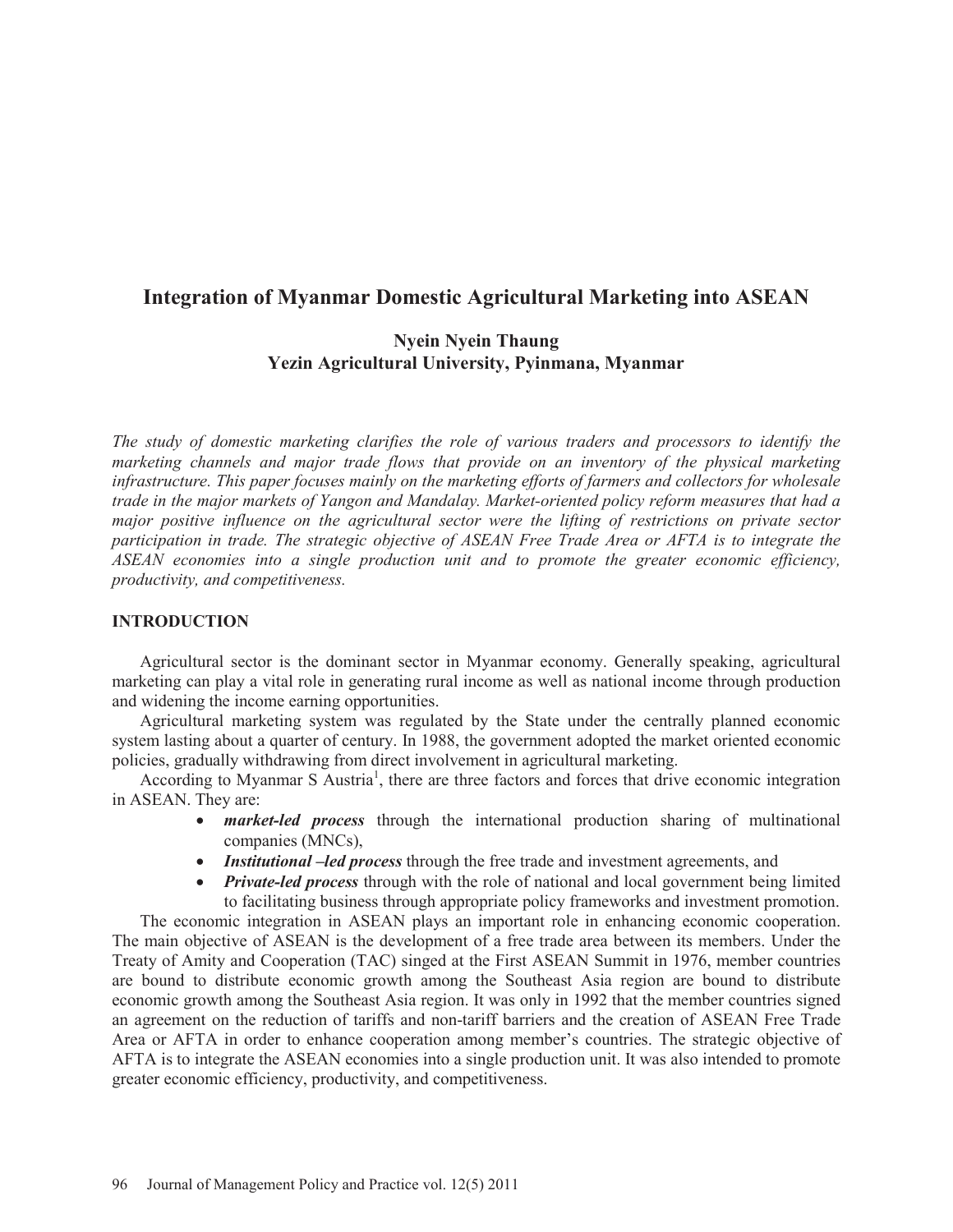#### **Rice Marketing**

Rice is the most important crop in Myanmar. The reason is that it is staple food for 52 million people of the country and one of the export items of the country <sup>2</sup>

For the country as a whole, rice is surplus however Central Myanmar and hilly region area are still deficit. Thus, rice from surplus area of Lower Myanmar is marketed to deficit area. Put another way, the inter-State/ Division trade can be found in Present domestic marketing system.

### *Previous National Rice Policy (NRP) and Rice Marketing*

The following outcomes can be found in rice marketing:

- Farmers sold their quota (Fixed amount quality) to the state, not selling the quality. The main reason is that the state's paddy purchasing price is rather low compared to market price.
- Local traders and millers relied on only domestic rice marketing and were not enthusiastic to develop rice mills, better storage facilities, quality rice production and marketing and international rice market information due to monopoly of rice export policy.
- Trading partners can be reluctant to buy Myanmar rice due to irregular supply and the country's reputation on world market can be jeopardized. The reason is that the country's rice export volume showed fluctuation through the market-oriented economy period. Based on the timeseries data from 1988-89 to 2007-09, the quality of rice traded to international market was in the range of 0.24 to 1.34 million metric ton. The highest export volume of rice in terms of 1 million metric ton can be found in 1994-95 and 2001-02, the remaining years were below 0.26 million metric ton.<sup>3</sup>

### *Present National Rice Policy (NRP) and Rice Marketing*

Myanmar, one of the ASEAN member countries, follows the ASEAN Free Trade Agreement. All member countries practice the market-oriented economic policy to develop the nation.

Myanmar government evaluates previous rice trade policy and pricing policy and abolished its monopoly of rice export in 2003 and allowed to private sector for rice export. At the same time, paddy purchased from farmers with fixed price is brought to an end in 2003-04 crop season.

With regard to domestic marketing, local traders and rice millers had better marketing experience such as local consumer preference, market demand, seasonal price fluctuation, temporal and spatial arbitrage, marketing cost and margin. Based on the market reconnaissance, transport cost is major share of marketing cost, depending on the fluctuation of fuel price, road condition, too much official fees along the highway from markets in main producing area to wholesale markets in urban area and increased buying the marketing chain from farmer to consumer. As a result, low-income consumers in urban area do not need to spend on much money for their staple food of rice. In addition to that, surplus of money from purchasing of rice can afford buying more meat, vegetables and fruits for daily diet.( Kyaw M., & Aung H., 2005).

### *Arrangement and Development*

Based on the historical information, rice export monopolized by the state accounted for 40 years, from 1963 to 2002. Put another way, traders and millers do not have long-lasting experiences in external trade. Thus, Union of Myanmar Federation of Chambers of Commence and Industry (UMFCCI) made local training programs for traders and millers with the technical cooperation of Ministry of Trade and Ministry of Agriculture and Irrigation for the development of rice export marketing.

### *Challenges*

Due to abruptly changed NRP, local traders and rice millers meet the constraints which are:

• For domestic rice marketing traders rely on local rice mills owned by private sector. To meet the buyers' demand of rice quality, private sector has not much modern rice mills. In the long-term,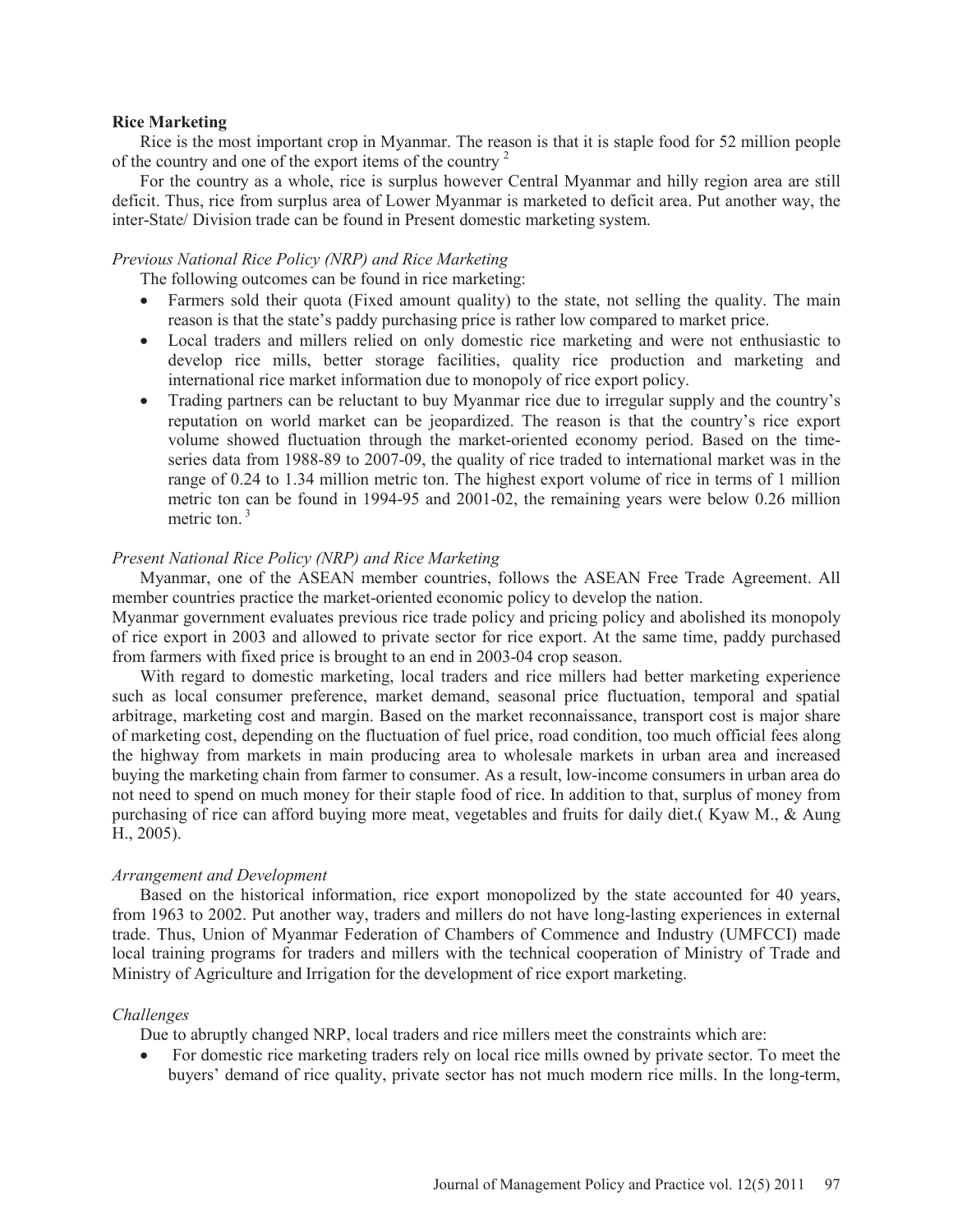development of rice mills will be invested by private sector from profit margin of foreign exchange currency.

- Because of the trade liberalization of pulses, local traders and exporters utilized their investment in pulses marketing. When the government liberalizes the rice export, the private sector requires more finance for internal and external trade. To overcome the financial constraint, efficient banking system is essential for traders and exporters to borrow the finance by means of pledge and short-term and long-term loan and to transfer the sale value and buying value for external trade for active functioning in rice marketing.
- To compete with rice exporting countries, provision of agro-inputs, small-scale machineries, research and development program, post-harvest technology and market research will be given to first priority for the development of rice marketing.

## *Recommendation on Policy Adjustment, Reform and Its Implication*

Rice producers, traders and government will benefit due to liberalization of NRP. However, the following key points are necessary to development the country's rice industry;

- Based on the present NRP, price of paddy is determined by the supply and demand such as requirement of domestic utilization and external trade.
- For instance, if supply of the country's rice production exceeds than demand of domestic and export market, paddy price will go down in the domestic markets.
- The another possible thing is that if rice price in international market will decline or reaching the self-sufficiency level. For example of Malaysia or level of rice consumption will reduce in rice importing countries due to the increase of individual income, it will influence on the rice exporting countries.
- To protect rice farmers, the guarantee price should be set in domestic market to cover the actual cost of cultivation depending on paddy variety and different rice purchased by no one in domestic markets, the government take responsible to purchase excess supply for buffer stocks. If it is not, rice farmers will encounter in negative margin due to decline rice price.
- To protected low income consumers in urban area, if the rice price increase sharply due to excess demand or seasonal fluctuation, rice from buffer stocks should be handling cost, storage cost, transport cost and capital cost should be added, not to deficit the government budget.
- For the benefit of rice farmers and consumers, rice production level, domestic market demand and sale contract volume with buyer countries should be adjusted. The reason is that if rice export volume exceeds than the country's surplus situation, it will inevitably lead to higher price in domestic market. In run, if the rice surplus volume exceeds than quality demanded by exporters, rice price in domestic market will fell sharply.( Kyaw M., & Aung H., (2005).
- Stability of rice price at reasonable level to benefit both farmers and consumers is essential.

## *Future Aspect*

Due to adoption of trade liberalization of rice policy, the country's rice production and marketing will be success by adjusting of necessary reform measures.

Under the present National Rice Policy, rice farmers and intermediaries such as wholesalers, rice millers and local exporters have new opportunities for rice marketing which are;

- Farmers can more increase income and do not need to sell paddy quota with fixed price to trade ministry. And farm-gate price of paddy is determined by supply and domestic and export demand.
- Wholesalers, rice millers and exporters will endeavor to supply competitively depending on the demand of internal and external trade.
- Traders will do more investment for the establishment of modern rice mills, good storage facilities and provision of agro-inputs such as chemical fertilizer, pesticide and small-scale machineries etc.. For rice production.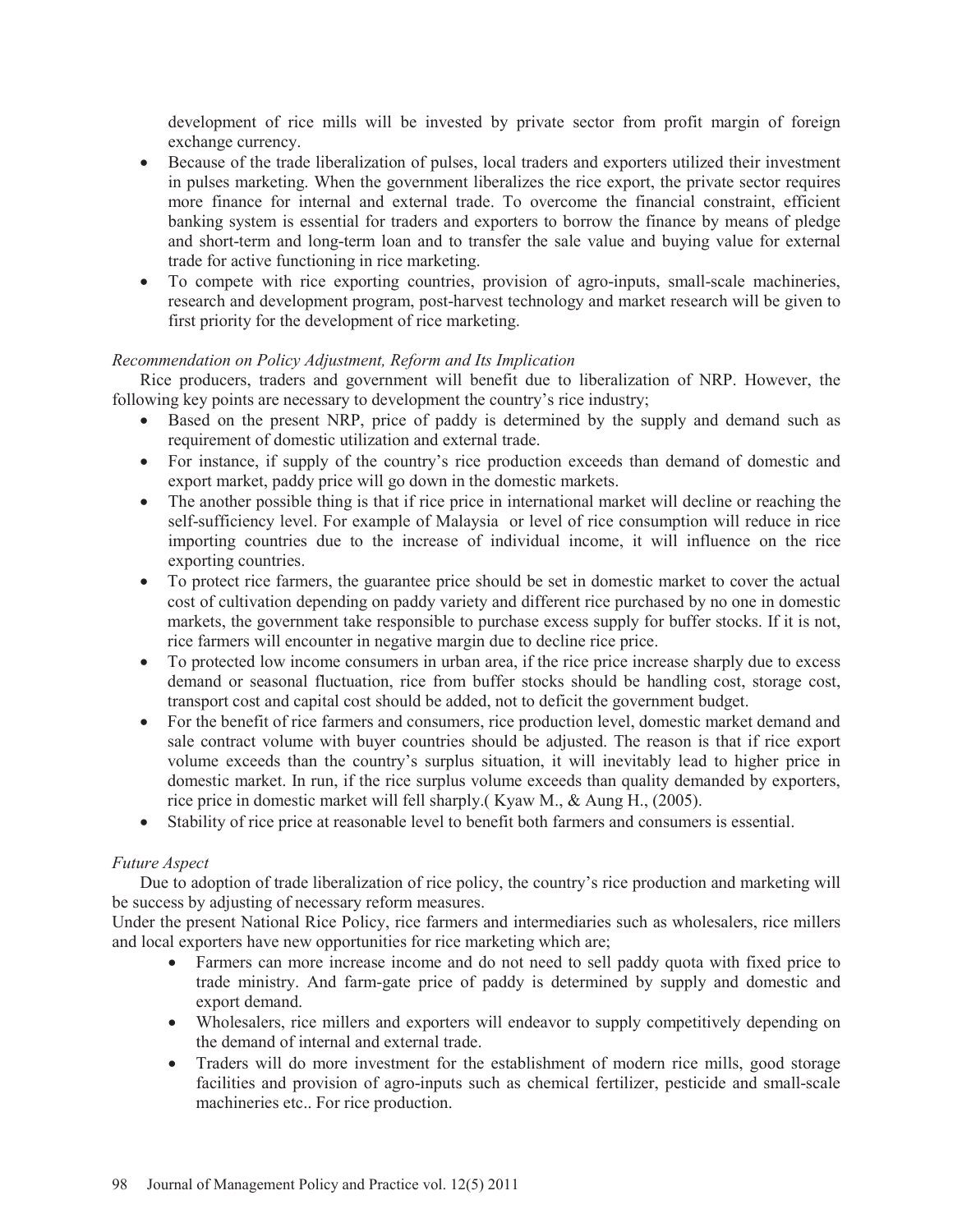• Contract farming for quality rice production and marketing activities can promote in the country's rice economy production in line with market demand such as chosen better quality seed for production, attention on quality control and field flossed etc.

### **MAIZE MARKETING**

Next to staple food of rice, maize is important crop for local poultry farms and export market. At present, it is demand by poultry farm business to supply domestic meat requirement. Besides, a small volume of maize is traded to the neighboring countries such as Bangladesh, Vietnam, Malaysia and Singapore.

Maize is not used for direct human consumption in Myanmar. Consumers in this country do not buy maize rather than the products made from Maize, namely chicken (white meat). Based on economic term, the term of maize is called derived demand.

Due to change of consumption pattern, demand of meat is growing in urban area depending on increase of individual income. In addition to that, local traders find out the market opportunity for external trade. Thus, maize production and marketing increased dramatically during the market-oriented economy period.

To develop the maize production, national researchers released hybrid variety for main producing areas. And CP Group Company based on Thailand provides hybrid seed to farmers who involve in its contract farming located in Southern Shan state, one of the hilly region areas in Myanmar. Besides, its hybrid seeds are marketed to maize farmers. Based on economic impact on maize production, hybrid variety is widely adopted in main producing area and the area planted to hybrid maize is accounted for 35 percent of national total.

In Myanmar, the area planted to maize in 1987-88 is accounted for 0.16 million hectares and reached  $0.25$  million hectares in  $2007$ -08.<sup>4</sup> Put another way, maize sown area increased about two times during the short-term period and thanks to market-oriented economic policy.

#### **Future Aspect**

Maize is potential for area expansion depending on the country's different agro-ecological zones. At present, maize sown area cultivated in the rainy season or monsoon season constitutes 80 percent of national and the rest of 20 percent is sown in the cool season. Due to increase of market demand, it is expected that the area planted to maize is estimated around 1 million acres during the short time period.

### **OILSEEDS CROP MARKETING AND EDIBLE OIL MARKETING**

Consumers in this country consider that edible oil is the second most important commodity after the staple food of rice. To provide edible oil for the requirement of domestic consumption, there are five kinds of oilseeds crop such as groundnut, sesame, sunflower, niger and mustard which are grown depending on the country's different agro-ecological zones. The same crop can be produced in different season. For example, sesame is wide sown as rainy season crop in the central dry zone area located in Central Myanmar and is grown as cool season is delta region of Lower Myanmar.

In addition, oil palm plantation program invested by private sector is implemented in Southern part of the country located nearby Thailand border, which has equatorial climate. The main reason is to provide raw material for industrial purpose and edible oil consumption.

Due to area expansion and yield increase, the country's edible oil production increased substantially. However, it is not fully sufficient yet for domestic utilization. To bridge the gap between supply and demand, palm oil is imported from neighboring countries, mainly from Malaysia. Of the oilseeds crop, a small volume of sesame is traded to Japan market by oversea and to China by means of border trade. As for Niger, it is exported for bird feed depending on market demand.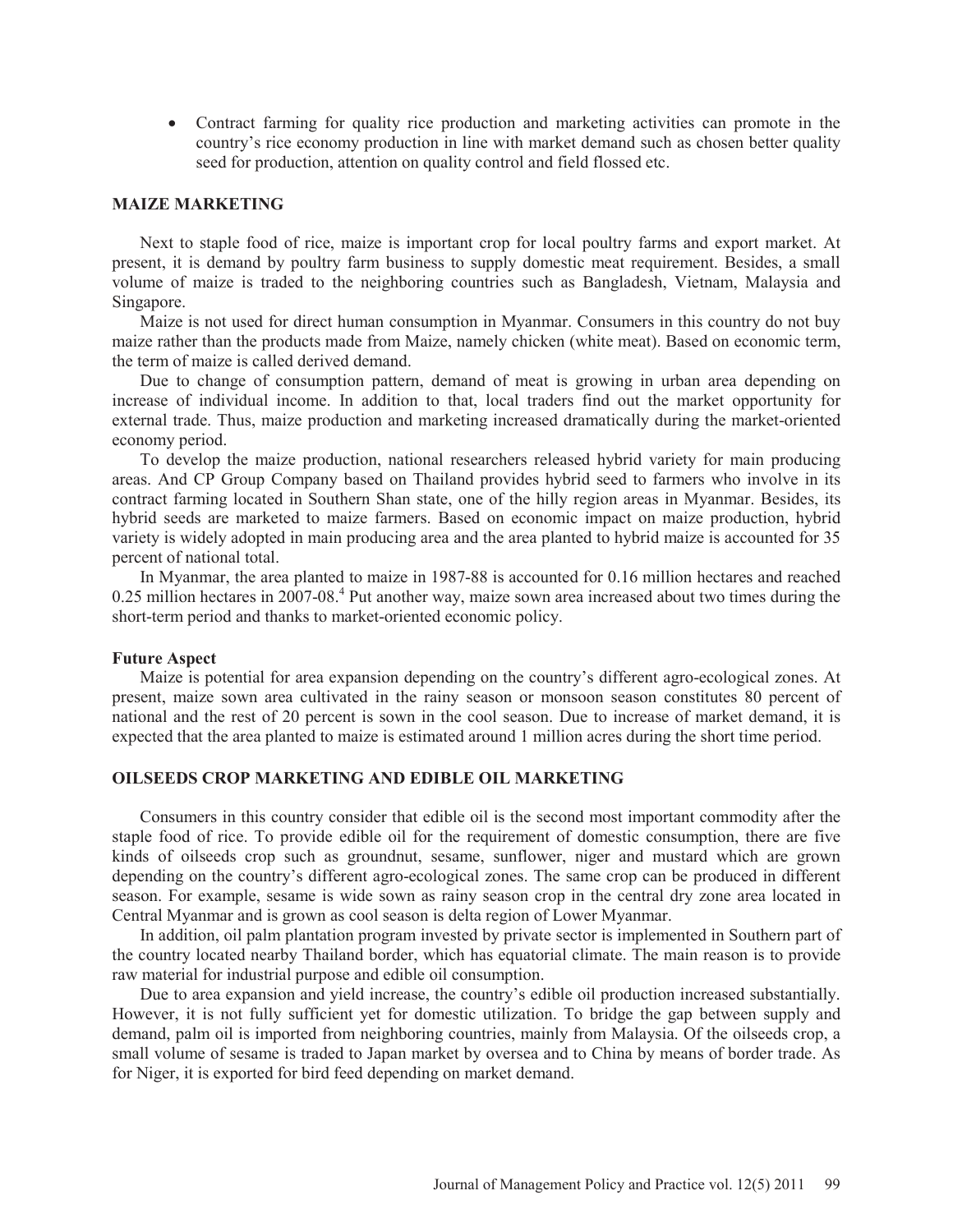#### **Policy Adjustment on Sesame Export Ban**

Based on the market survey, in lower Myanmar, groundnut oil is the most preferred and in central Myanmar (Central dry zone region) sesame. In local markets, groundnut oil is the most expensive while the imported palm oil is the cheapest. Consumer choice of edible oil is highly related to preference, individual income and health concern. Generally speaking, low-income consumers mainly rely on imported palm oil. From the standpoint of health purpose, some consumers prefer edible oil which has less content of cholesterol and avoid consuming oily curry for their daily diet.

Sesame oil is mainly preferred in main producing area of central dry zone area. If rainy season production reduces substantially due to adverse weather condition during the season, the government bans on sesame export, not to occur soaring price in domestic market. However, sesame oil is heartily consumed in central dry zone area.(Ministry of Agricultural and Irrigation.,( 2007).

Generally speaking, the private sector makes prior agreement of sale contract with buyer countries for sesame export before rainy season harvesting. However, government put ban on the export of sesame, the private sector encounters to supply it in accordance with buyer demand and loses the market opportunity. From the trading partner side, buying of Myanmar sesame is not uncertain and regular supply. Because of these reasons, trading policy should be reformed to increase trading opportunity and national income.

### **Policy Adjustment on Import Palm Oil**

The government endeavors for the self-sufficiency of edible oil by means of area expansion of oilseeds crop and oil palm and increase of yield by providing technology and extension service through the country.

Based on market-economy policy, food self-sufficiency looks only at national production as the sole source of supply, while food security takes into account commercial imports and food aids as possible source of commodity supply.<sup>5</sup> On the production side, government makes effort to increase edible oil production and provides technology and extension service to farmers.

On the supply side, palm oil is imported depending on the domestic requirement. In this case, the following key points are important;

- With regard to imported palm oil, supply volume influences the domestic oilseeds crop production and prices of local produce of edible oil.
- Over supply of palm oil is leading to decrease price for local produce of edible oil. By contrast, if quantity of palm oil supplied to domestic market is low compared to quantity demanded, prices of all kinds of edible oil are on the rise.
- Generally, price of edible oil goes down in local markets, which depress prices of oilseeds crop. This event is disincentive for farmers.
- Normally, prices of oilseeds crop go down when newly harvested oilseeds crop begin to enter the market.
- At that time, if palm oil supplied to the market is more than quantity demanded or oversupply situation, prices of edible oil decrease sharply. Farmers sell their produce with low price to traders and oil millers. Generally, most small farmers sell part of their produce at harvesting time and cannot wait substantial price rise due to financial constraint. However, large farmers store their crop to obtain better price in later season.
- As mention above, edible oil price is decreasing due to oversupply of palm oil. At that time, if farmers have bumper crop on account of favorable weather condition in rainy production season period profit margin return to farmers tends to be low compared to green gram farmers.
- x Another event is that the country's production level of rainy season sesame and groundnut reduce because of unfavorable weather condition. In the meantime, imported volume of palm oil supplied to the market has become low, leading to a steep price increase in local market, which suffer to low-income consumers.
- How to supply imported volume of palm oil to local markets is important issue. Volume of imported palm oil supplied to local markets should be increased when the production level of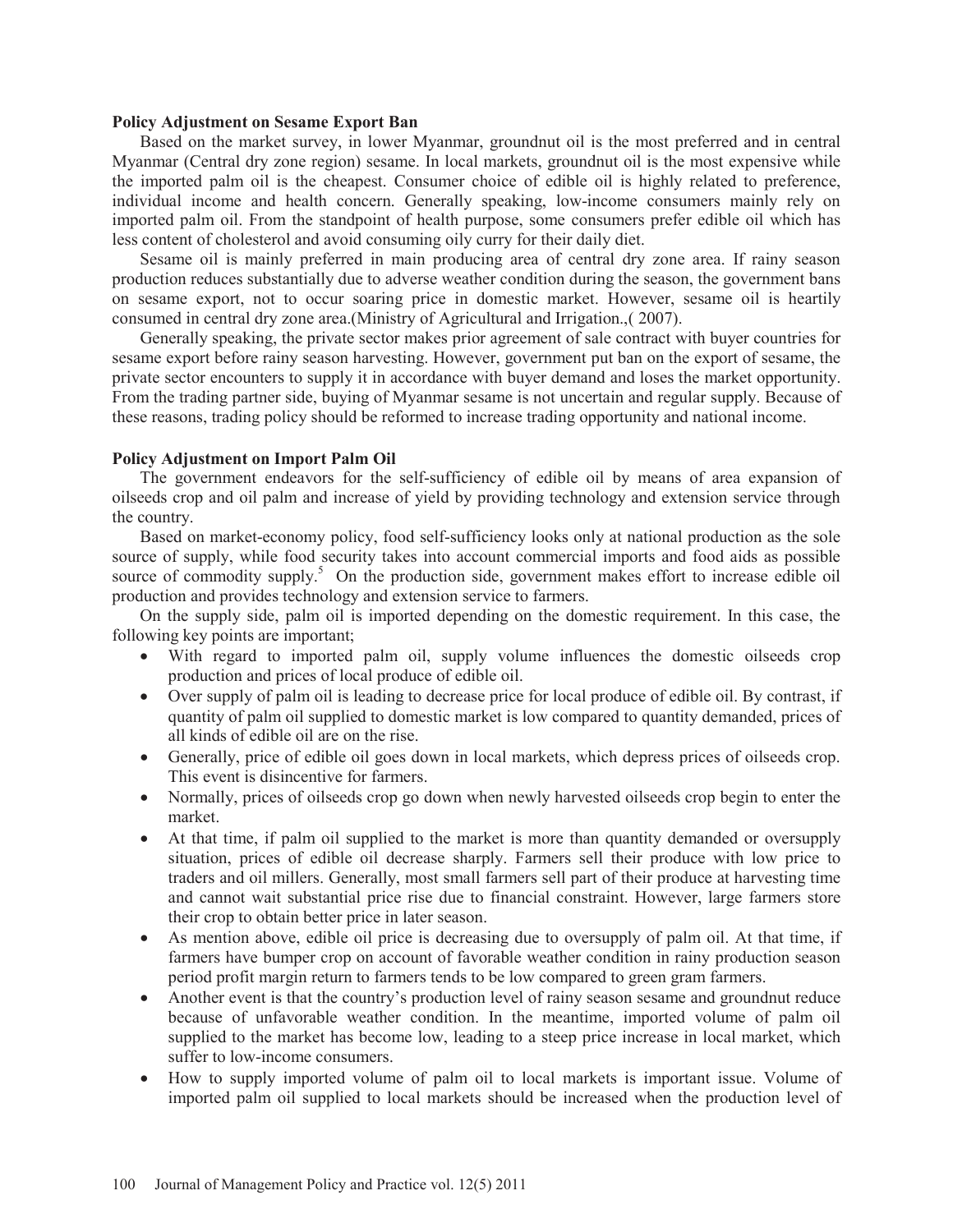rainy oilseeds crop reduce on account of unfavorable weather condition. During the planting time of rainy season oil seeds crop, more volume of palm oil should be imported to be stable of edible oil price in domestic market. By contrast, supply of palm oil should be reduced a little bit when newly harvested oilseeds crop begins to enter the market.

- x Farmers do not know the comparative advantages theory. In practice, most farmers follow the market opportunity. Thus they will choose which crops are better returns for them if soil and agro-ecological conditions are suitable.
- Due to increase of sesame seed price in local markets, traders could not afford to purchase sesame seeds for export. The reason is that sesame price in the domestic market was above the export market price, which was offered by Japanese buyer. To be clear the fact, the following table shows the comparison of domestic market price of sesame and export market price.
- The most important thing is that reduction in imported volume palm oil effects to increase prices of edible oil and oilseeds crop in local market. (Ministry of Agricultural and Irrigation, 2007).

### **SOYBEAN MARKETING**

The demand for soybean in this country has been on the increase. The reason is that, it is marketed as bean curd, soybean milk, fermented soybean, soybean sauce and roasted soybean for domestic consumption. After the year 2000, it is famous crop among fish and prawn farming business to use soybean cake as feed. In Myanmar, soybean is known as one of pulses while it is categorized under oilseeds crop in other countries.

In domestic market, groundnut and sesame cake is widely used for feed. At present, soybean cake is more demanded from fish and prawn farming. It is learnt that if groundnut and sesame cake is more used to meet the nutritional requirement, fish has become more fat content which is not attractive to trading partner from buyer countries. Under these circumstances, the private sector introduced soybean mills for the production of soybean cake and soybean oil. Ads for mill, there are four soybean mills started to supply the oil to super markets in Yangon City and other large towns.

Consumers in this country prefer the groundnut oil, sesame oil and imported palm oil. Thus, soybean oil is new product among consumers and traders in local markets. To be well known among consumers, the advertisement, which is attractive to its branding product of soybean oil, is found that it has no cholesterol content compared to palm oil. In addition to that, it should be consumed for those people who wish to prevent the hypertension and heart disease. Some consumers try to purchase soybean oil due to attractiveness of advertisement however its price is below the groundnut oil and is above the imported palm oil.( Kyaw M.,( 2006)).

As noted earlier, soybean cake is demand from local business of fish and prawn farming as raw material to produce feed pellets. The main reason is it has 40 percent of protein content, the highest content among pulses.

In domestic market, prices of groundnut and sesame cake are below the price of groundnut without shell and sesame seed. By contrast, price of soybean cake is more expensive compared marketed soybean. Because of this, most poultry farms rely on groundnut and sesame cake instead of soybean cake due to soaring price in domestic market.

#### **Future Aspect**

With a view of development of the soybean production and marketing, ASEAN member countries are required to cooperate research and development program. And investors from ASEAN member countries can collaborate with Myanmar for soybean production, processing and marketing.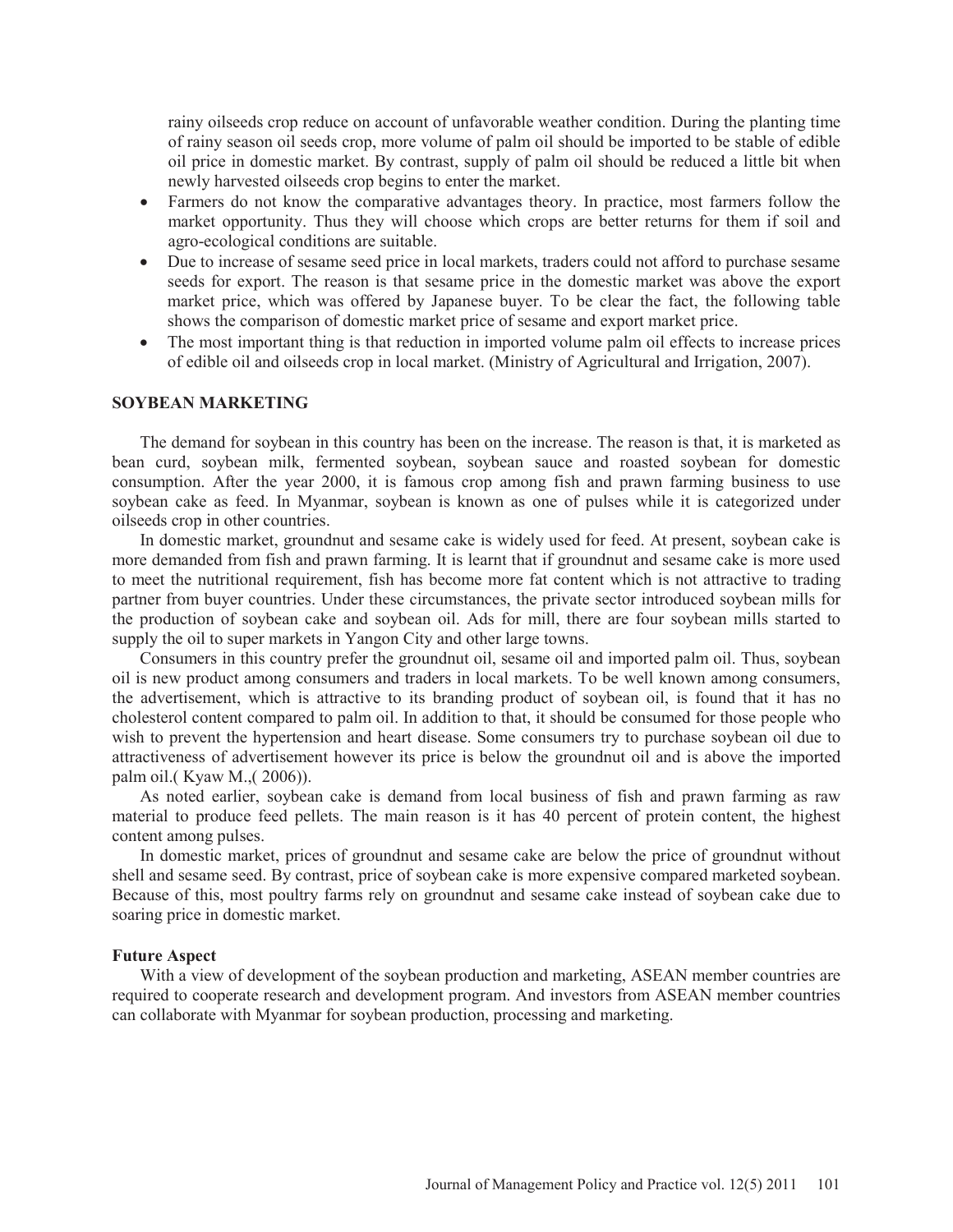### **PULSES MARKETING**

People in Myanmar consume pulses as protein source for the daily diet. Many types of pulses such as chickpea, lablab bean, soybean, pigeon pea and garden pea etc are important of local consumption. The country's export volume is amounted to 1 million metric ton. Due to significantly changes of production and marketing, the country stands at leading country among ASEAN member countries.(Ministry of Agriculture and Irrigation., (2008).

## **Challenges**

Major buyer of Myanmar pulse is India market, especially for pigeon pea, black gram and green gram. Quality demanded by India market is F.A.Q standard while other markets prefer S.Q which can fetch a good price compared to India market.

At times, quality demanded by India market influence domestic wholesale price and export market price. Thus, the country's pulses production requires changing from quality to quality production to compete with other exporting countries.

For long-term research and development program should be strengthen to develop pulses production and marketing.

## **VEGETABLES AND FRUIT MARKETING**

Vegetable are perishable crop and cultivated mainly for domestic consumption. In Myanmar, vegetables can be grouped into two namely lowland and highland produce according to the origin of produce. Based on the agro-ecological zone, tomato, cauliflower, cabbage and carrot can be produced as rainy season crop in highland area and these crops can be grown as cool season crop in lowland area. The prominent lowland vegetables are ladyfinger, eggplant, cucumber, green chili, snake guard, baby corn and bottle gourd etc. Some vegetables are seasonally supplied to local market and some can be found throughout the year.

The market price fluctuates widely depending on the day-to-day supply and demand volume. At times, oversupply will force down market price quite abruptly. Due to attractiveness of tourism business, off-season production of vegetables and high-value vegetables are demanded by hotels and restaurant. For example, squash and sweet pepper etc are produced in the surrounding areas of Yangon City and Pyin Oo Lwin in Mandalay Division.( Kyaw M, 2006).

Fruit production is also mainly targeted for domestic consumption. Some fruits such as mango, plum, watermelon and muskmelon are exported to China by means of border trade. The prominent highland produce of fruits are mandarin, pear, apple and avocado etc and lowland produce of fruits are banana, durian, mango, Pomelo, Mangosteen, Rambutan, Pulm , Custard apple and Musk melon etc.

Generally speaking, the price pattern of seasonal vegetables and fruits show higher price at that start of the season due to less supply. Put another way, earlier crop nearly always obtain the highest price. After that, prices go down at that peak season because of increase supply in the market and increase again at the end of season but not to the same level as at the start.

### **Future Aspect**

As for some vegetables and fruits, local agro-processors produce branding product such as dehydrate cabbage, canning product of baby corn, pineapple, chili sauce and tomato sauce etc. For example, dehydrated cabbages are marketed to Korea based on buyer demand. Most agro-processors collect the crop at the peak season and produce their branding product for domestic market.

In Myanmar, central wholesale markets in Yangon and Mandalay City have not cold storage facilities for vegetables and fruits. It is one of the factors for price fluctuation in local market. The reason is that if day to day supply volume exceed than quality demanded, the price decline sharply in the market. Thus farmers and traders encounter negative margin due to price fluctuation. And losses are occurred due to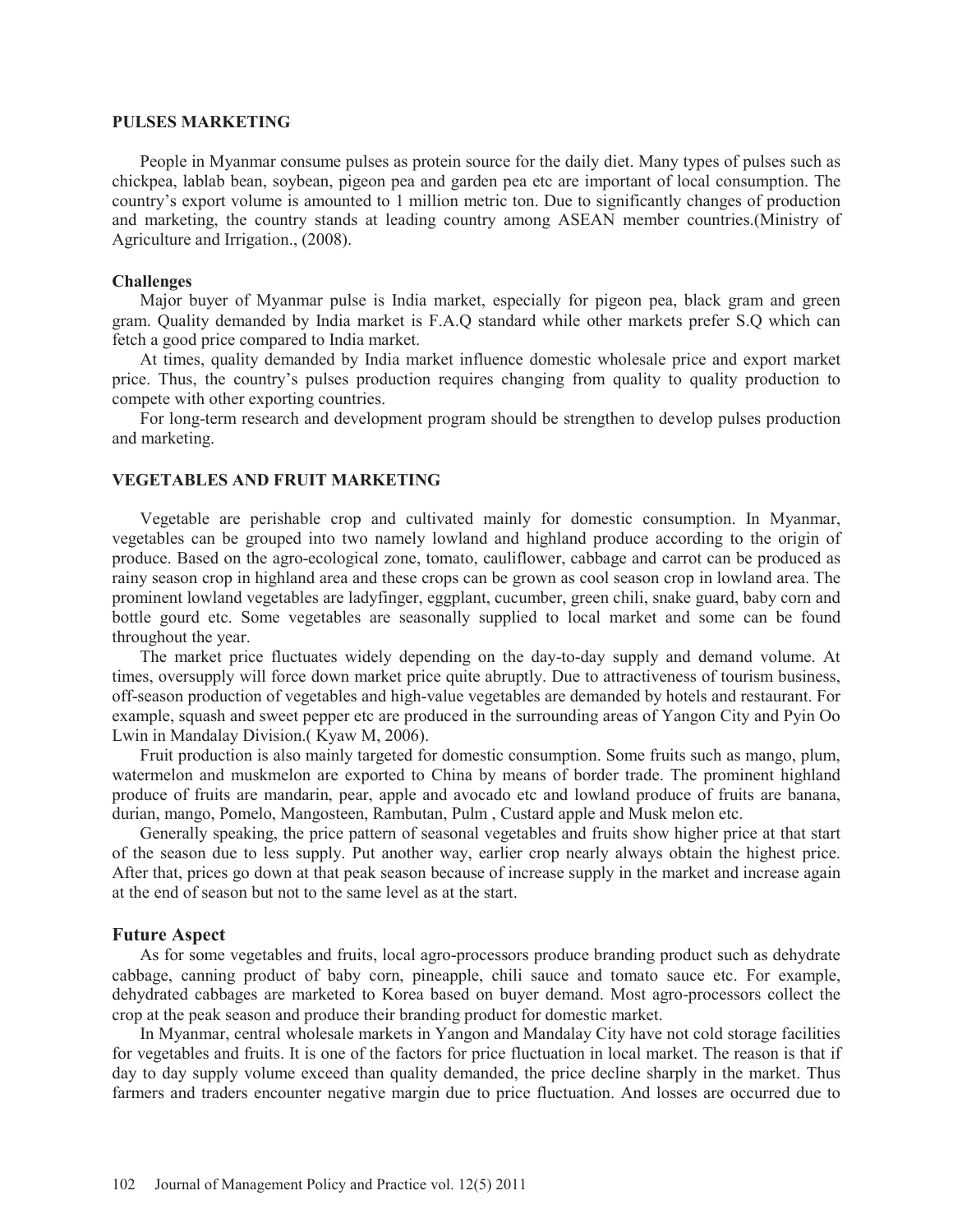long distance transportation and lack of cold storage transportation. At the same time, technology advantages of cold storage facilities are not experienced for farmers and traders. For these areas, investors who desire to collaborate with Myanmar can do because different kinds of highland and lowland produce of vegetables and fruits can be produced in this country due to endowment of agro-ecological zones. If vegetables and fruits can be more export, up-to-date market information cold storage facilities and advance technology such as production, grading, packing and quality are required for the development of vegetables and fruit marketing.

# **PRESENT MARKET INFORMATION SYSTEM**

Trader can obtain market information from different sources, which are;

- Local traders go to Trader Association for agricultural marketing and find out market information to decide buying or selling, temporal arbitrage and special arbitrage. Thus, local traders receive market information from Traders' Association.
- Some trader association gather wholesale prices of agricultural commodities which are marketed in the compound of the association and some associations distribute their farmers at cost. Some members purchase market information sheet for their friend who do not come to trader association and for their trading partners.
- Traders exchange market information from large-scale and small scale wholesalers or collectors in main producing areas by telephone and fax.
- Traders can find out the Weekly Agri-business News publish by MIS project which is established by MOAI.
- Traders who have good facilities of internet or e-mail can find out local market information from e Trade Myanmar website and export market information.
- As for farmers, market information relies on the weekly Agri-Business News, neighboring farmers who come back from the nearest town and transporter such as bus or boat driver. Generally speaking, dissemination of market information for farmers are not fully provide under the present market information system.(Kyaw M., 2006)

## **Future Aspect**

FAO establish Agricultural Food and Marketing Association (AFMA) in Thailand which can organize its member countries of ASEAN to exchange local wholesale price of information for the development for production and marketing and which country is more demanded during the marketing year. Thus, MIS in ASEAN member countries should be exchanged market information experiences and local market price.

## **CONCLUSION**

In market-oriented economy, crop production in line with market demand is important. If production is done without consideration of marketing aspect, extension service, costly agro-inputs and valuable resource could be wasted.

If farmer know current historical information, they can plan production depending on market demand and will receive good market price by providing the requirement of market such as quality and quantity.

Market information can also help the farmer to decide when to sell or for how long to store their crops and market their production in terms of crops, varieties, quality and time of harvesting more marketoriented.

The political instability undermines both internal and external efforts to stimulate economic activity in Myanmar. The ruling Government is greatly responsible for reforming and restoring the political and economic stability. From my point of view, we really need a way out in order to be able to help the government improve economic integration in ASEAN in a way that leads to economic growth of Myanmar.